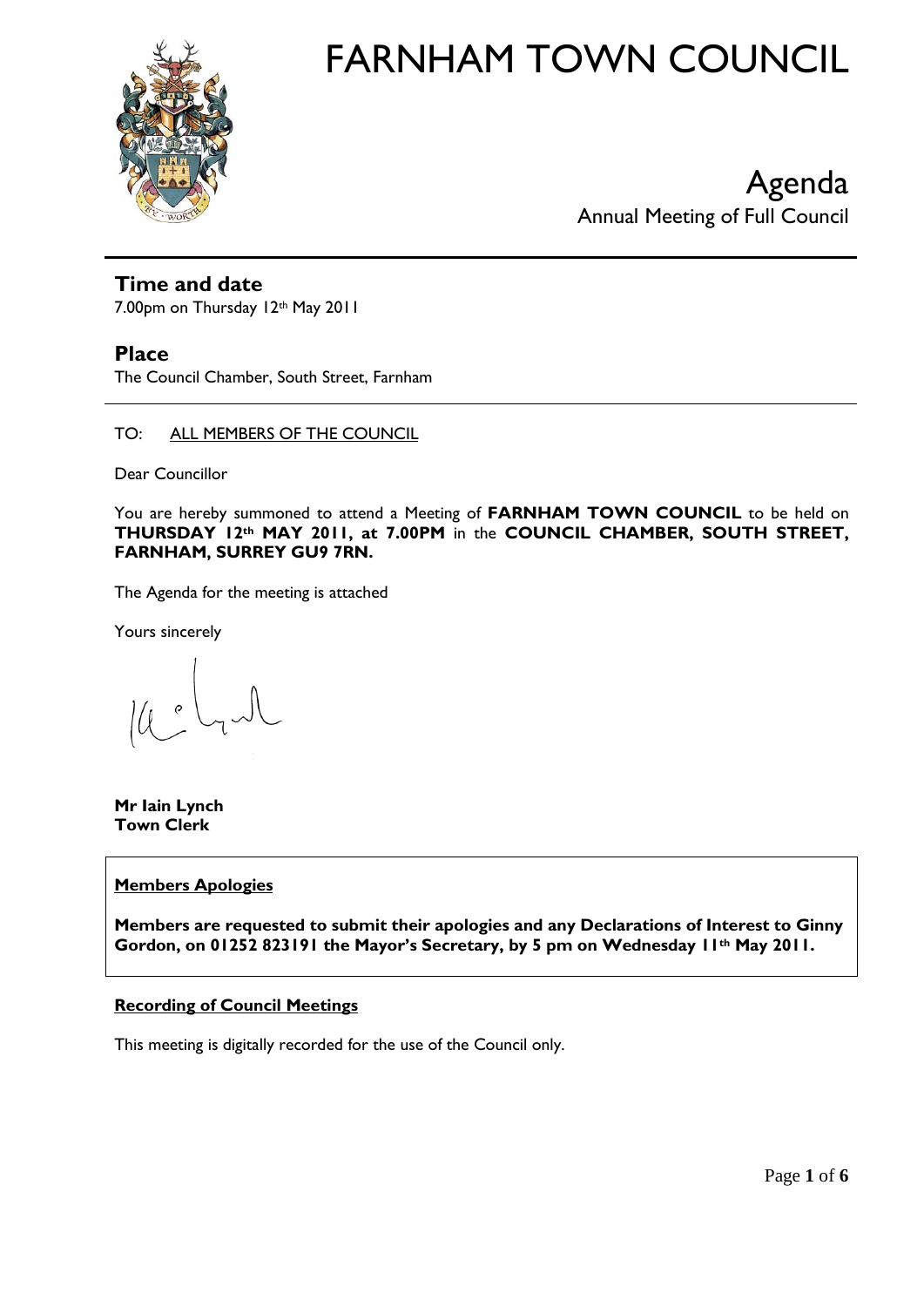

# FARNHAM TOWN COUNCIL

Agenda Annual Meeting of Full Council

# **Time and date**

7.00pm on Thursday 12 May 2011

# **Place**

The Council Chamber, South Street, Farnham

## **1 Apologies**

To receive apologies for absence.

## **2 Disclosure of Interests**

To receive from members, in respect of any items included on the agenda for this meeting, disclosure of any personal or prejudicial interests in line with the Town Council's Code of Conduct and gifts and hospitality in line with Government Legislation.

## *NOTES:*

- *(i) Members are requested to make declarations of interest by 5pm on Wednesday 11 May 2011. Alternatively, Members should complete the relevant form and hand to the Town Clerk before the start of the meeting.*
- **(ii)** *Members are reminded that if they declare a prejudicial interest they must leave immediately after having made representations, given evidence or answered questions and before any debate starts unless dispensation has been obtained.*

## **3 Minutes Appendix A**

To receive the minutes of the meeting held on 21st April 2011

## **4 Election of the Town Mayor**

To elect the Town Mayor for the municipal year 2011/2012.

**5 The Town Mayor to make the Declaration of Acceptance of Office** To receive the Mayor's Declaration of Acceptance of Office.

# **6 Election of Deputy Town Mayor**

To elect the Deputy Town Mayor for the municipal year 2011/2012.

**7 The Deputy Town Mayor to make the Declaration of Acceptance of Office** To receive the Deputy Town Mayor's Declaration of Acceptance of Office.

# **8 Vote of Thanks to Retiring Town Mayor**

To receive the Vote of Thanks for the retiring Town Mayor.

## **8 Presentation of Past Town Mayor's Badge**

Past Town Mayors' Badge to be presented.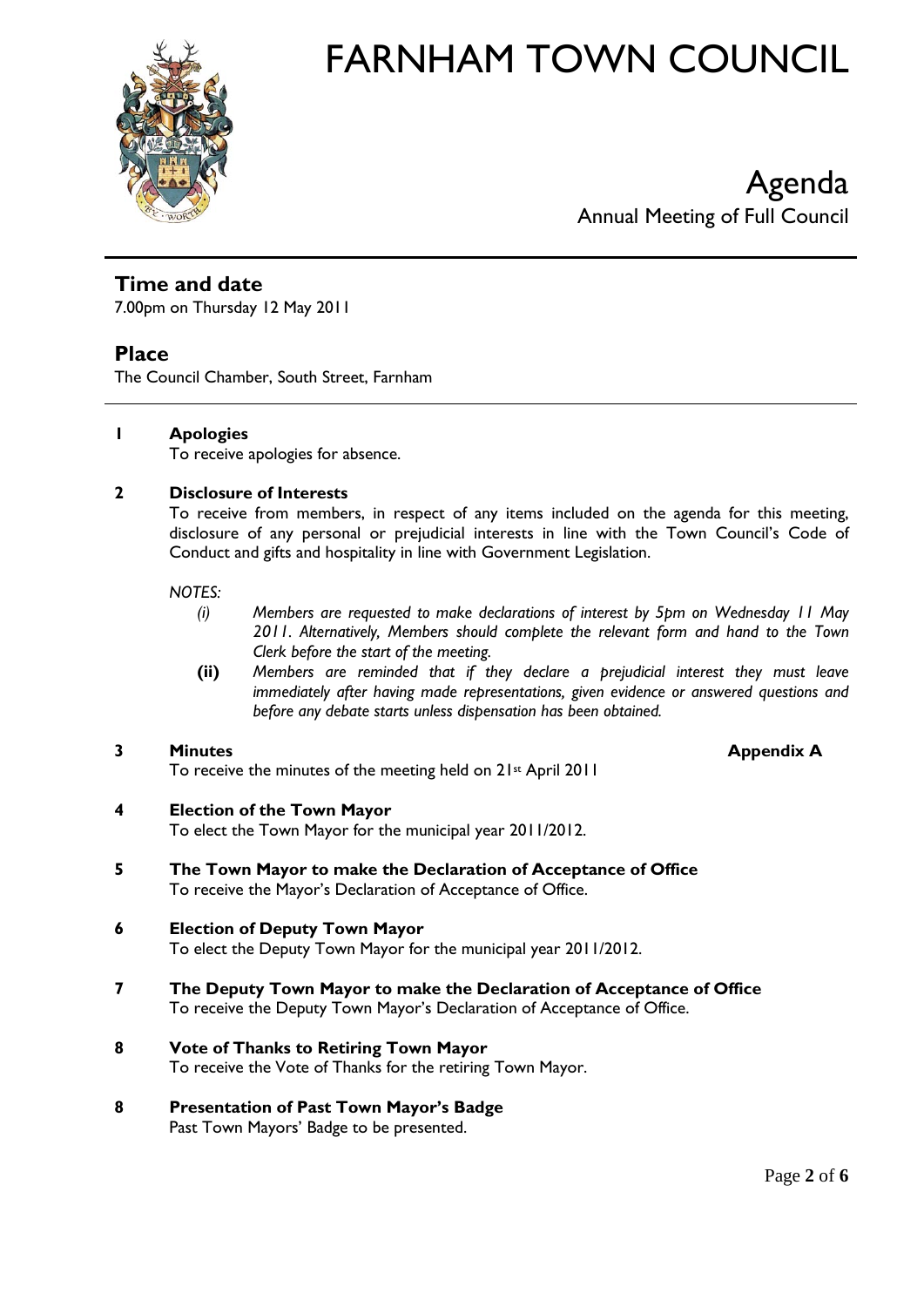## **9 Date of Next Meeting**

To note that the next Meeting of Full Council will be held in the Council Chamber, South Street Farnham on Thursday 19th May 2011 at 7.30pm or at the conclusion of the Members' Induction Workshop, whichever is the later.

The Town Mayor will close the meeting and invite Members and invited guests to stay for light refreshments.

6th May 2011

Note: The person to contact about this agenda and documents is The Town Clerk, Farnham Town Council, South Street, Farnham, Surrey. GU9 7RN. Tel: 01252 712667

Membership: Councillors John Ward (Town Mayor), Jill Hargreaves (Deputy Town Mayor), David Attfield, David Beaman, Patrick Blagden, Carole Cockburn, Pat Frost, Carlo Genziani, Stephen Hill, Sam Hollins-Owens, Graham Parlett, Jessica Parry, Julia Potts, Jennifer O'Grady, Stephen O'Grady, Susan Redfern, Jeremy Ricketts, Roger Steel,

Distribution: Full agenda and supporting papers to all Councillors (by post)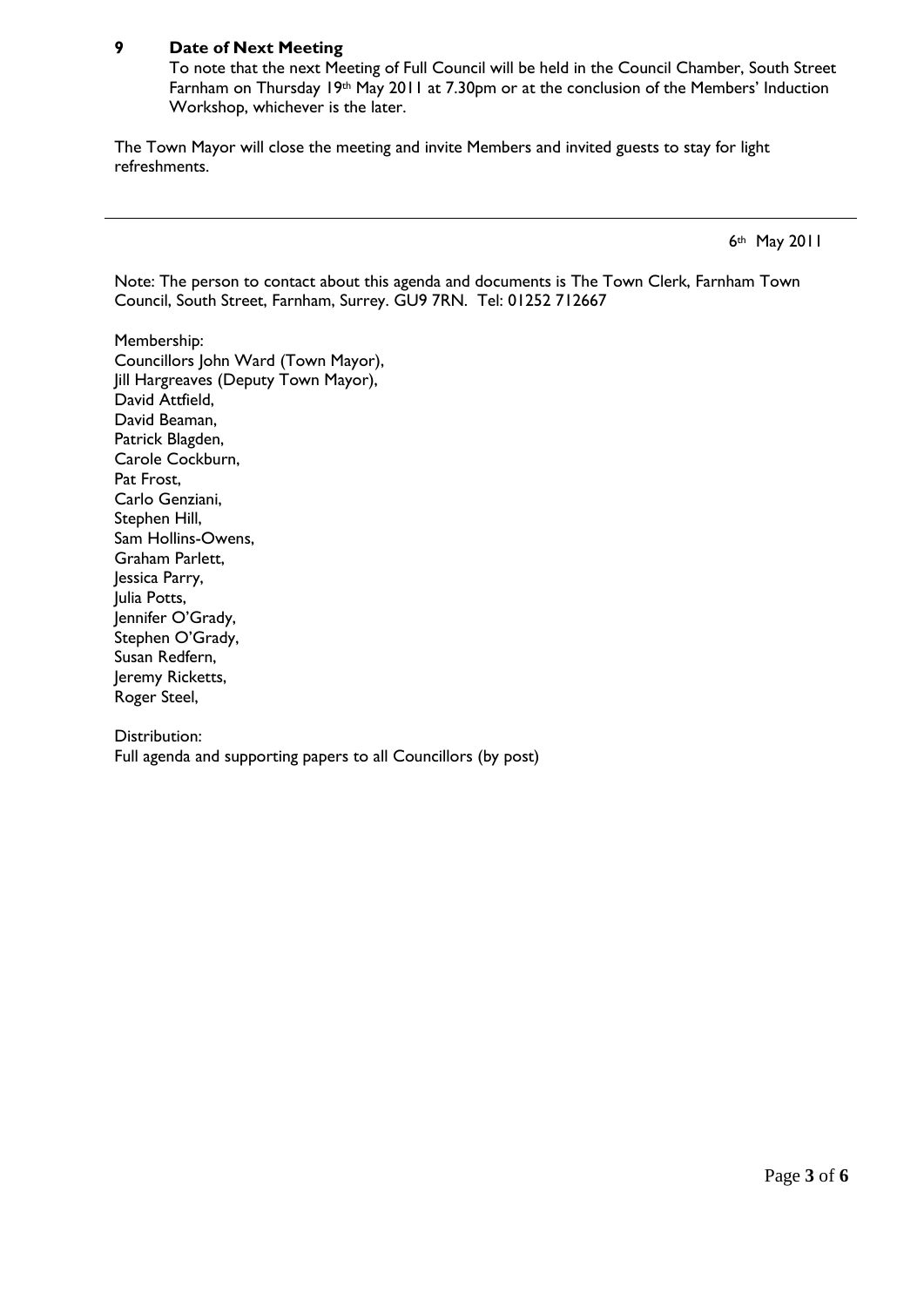

# FARNHAM TOWN COUNCIL



# **Time and date**

7.00pm on Thursday 21 April 2011

# **Place**

The Council Chamber, South Street, Farnham

- \* Cllr J Ward (Town Mayor)
- \* Cllr G Hargreaves (Deputy Town Mayor)
- 0 Cllr D Attfield
- \* Cllr G Beel
- \* Cllr C Cockburn
- \* Cllr V Duckett
- \* Cllr (Mrs) P Frost
- \* Cllr R Frost
- \* Cllr L Fleming
- \* Cllr C Genziani
- \* Cllr S Hill
- \* Cllr D Le Gal
- 0 Cllr A Lovell
- \* Cllr J Maines
- \* Cllr S O'Grady
- \* Cllr R Steel
- \* Cllr C Storey
- 0 Cllr A Thorp
- \* Present
- 0 Apologies for absence

Officers Present: Iain Lynch (Interim Town Clerk) Trevor Leggo (Director, Surrey and Sussex Association of Town and Parish Councils)

# **QUESTIONS BY THE PUBLIC**

There were no questions from the Public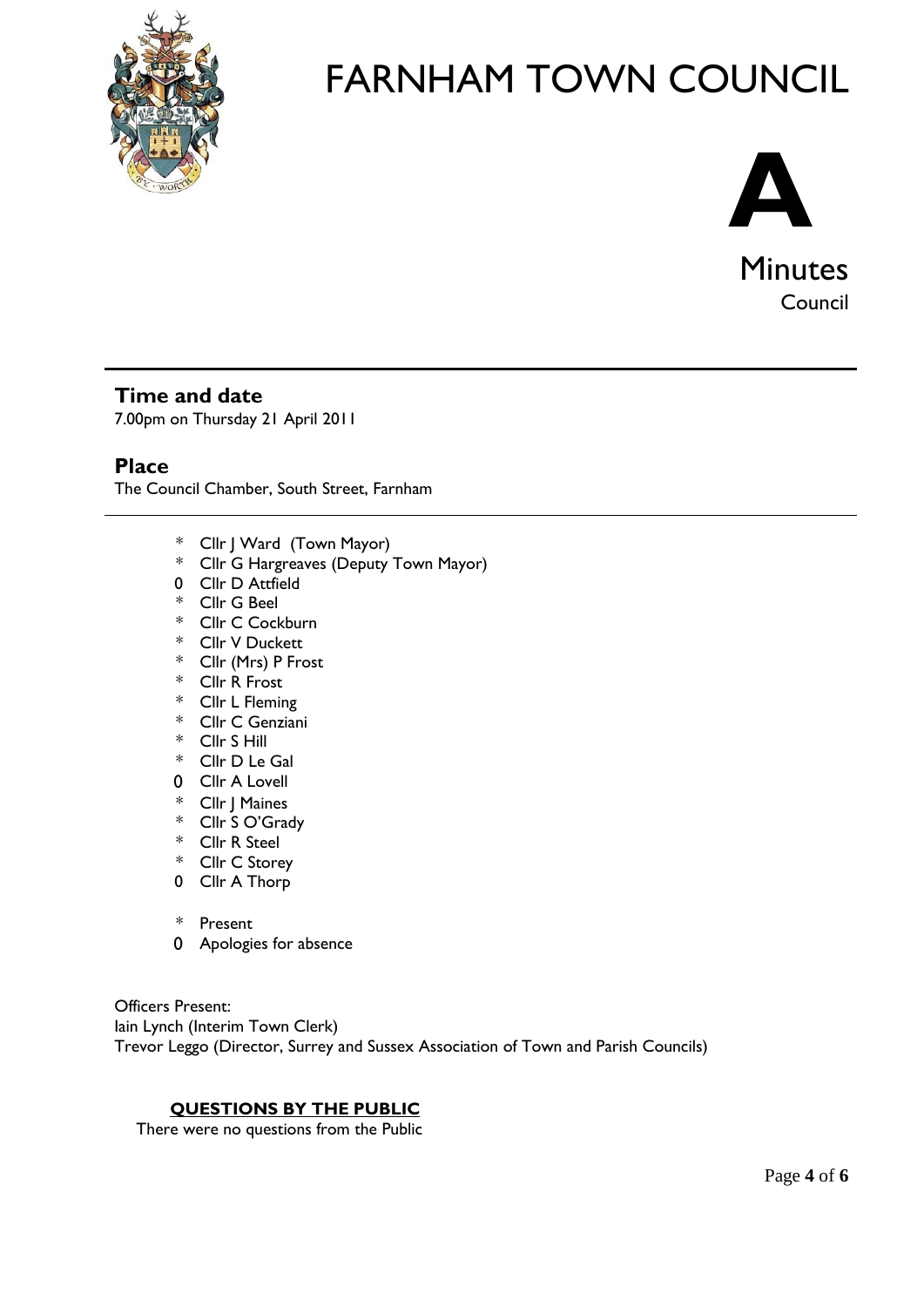## C 179/10 APOLOGIES FOR ABSENCE

Apologies were received from Councillors Attfield, Lovell and Thorp

#### C 180/10 MINUTES

The Minutes of the Farnham Town Council Meeting held on Thursday 14th April 2011 were agreed and signed by the Town Mayor as a correct record.

### C 181/10 DISCLOSURE OF INTERESTS

| Name of<br><b>Councillor</b> | <b>Agenda/Minute</b><br><b>Number</b> | <b>Subject</b>               | <b>Type of Interest</b>                                           | Reason   |
|------------------------------|---------------------------------------|------------------------------|-------------------------------------------------------------------|----------|
| S O'Grady                    | 11                                    | Recruitment of Town<br>Clerk | <b>Fellow Trustee</b><br>with one of<br>shortlisted<br>candidates | Personal |

## C 182/10 STATEMENTS BY THE PUBLIC

There were no Statements from the public.

#### C 183/10 TOWN MAYOR'S ANNOUNCEMENTS

The Town Mayor announced that he had:

- Received apologies that Mr Skingle was unable to attend the meeting but was making a cake for the Mayor's Tea Tent at the Farmers' Market. The Mayor hoped fellow councillors would also be able to support the event with a home-baked cake.
- Presented awards at the Farnham Sports Association awards and was impressed with the quality of talent in Farnham – including the European Freestyle Football Champion.

The Mayor thanked Councillors for their support over the year and wished everyone well for the future.

### **Part 1 – Items for Decision**

### C 184/10 PLANNING APPLICATIONS

Members received the minutes of the meeting of the Planning Consultative Group held on the 13th April 2011.

### C 185/10 ANNUAL ACCOUNTS AND AUDIT

Members discussed the report attached at Appendix C. Councillor Le Gal said the proposed review would give comfort on the Audit Trail for the finance function and the preparations of the accounts.

### **RESOLVED to:**

- **1. Note the outcome of the Consultation on the Accounts and Audit Regulations;**
- **2. Appoint the Audit Commission to provide advice and support in the preparation of the end of year accounts and review procedures and practices at Farnham in accordance with best practice guidance at a cost of up to £3,000 with the costs met from the 2011/12 Audit budget.**